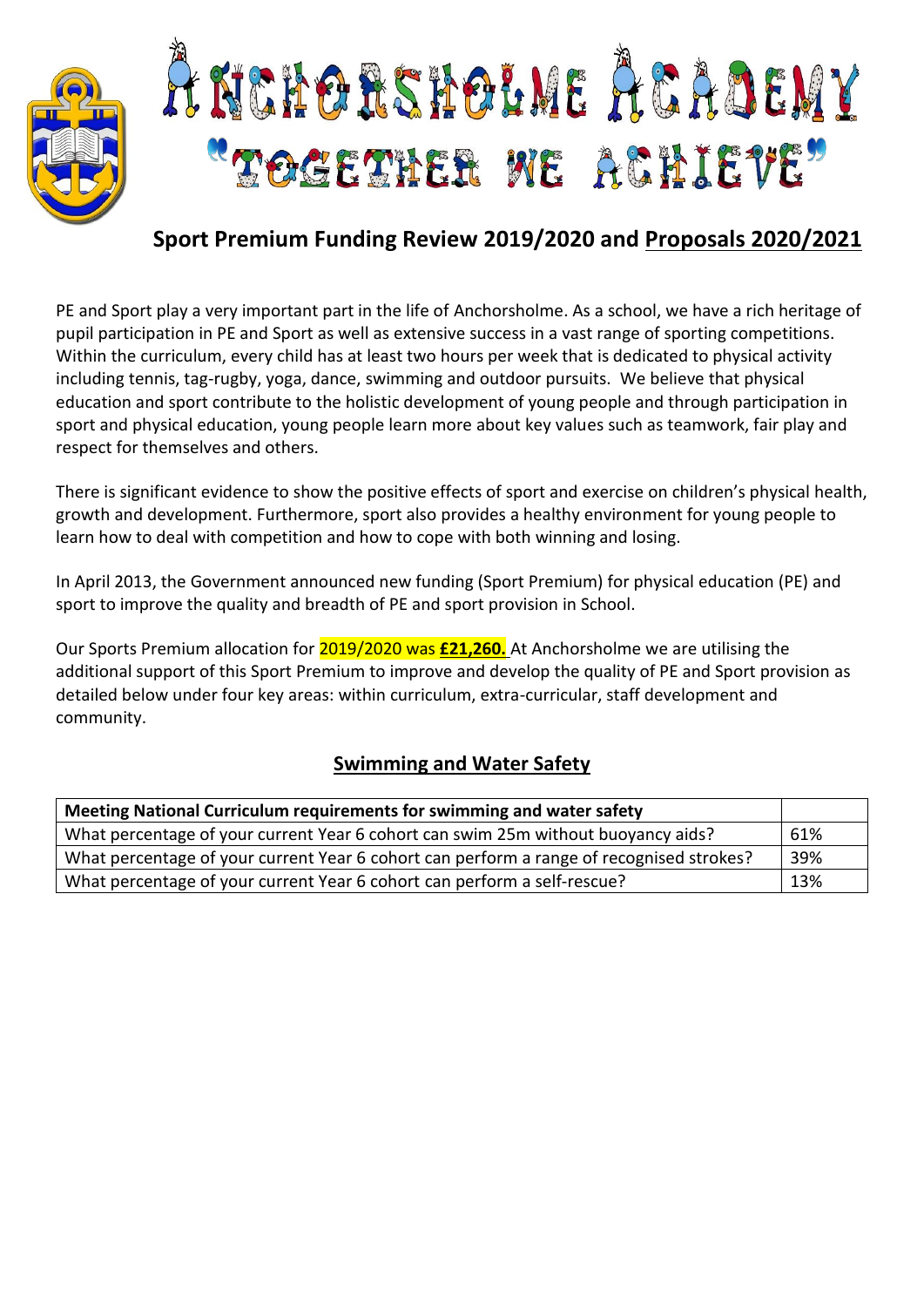## **Sport Premium Funding Review 2019/2020**

### **Review**

| <b>Project /service</b><br>/resource | <b>Description</b>                                                                                                                                                                                                                                                                                                                                                              | <b>Budget</b>    | <b>Purpose</b>                                                                                                                                                                                                                                                                                                                                                                                                                                                                                                                   |
|--------------------------------------|---------------------------------------------------------------------------------------------------------------------------------------------------------------------------------------------------------------------------------------------------------------------------------------------------------------------------------------------------------------------------------|------------------|----------------------------------------------------------------------------------------------------------------------------------------------------------------------------------------------------------------------------------------------------------------------------------------------------------------------------------------------------------------------------------------------------------------------------------------------------------------------------------------------------------------------------------|
| <b>Specialist Sports</b><br>Coach    | Employ a qualified sports coach to work alongside teaching<br>staff to provide ongoing weekly training for staff to expand<br>their competence and confidence in the delivery of PE and<br>Sport and to provide additional lunchtime and after school<br>sporting activities. A timetable will be produced to ensure all<br>staff members receive the benefit of this training. | £8,580<br>£8,580 | The purpose of this expenditure is to provide continuous<br>training for staff to expand their competence and<br>confidence in the delivery of PE and Sport.<br>To provide additional lunchtime and after school sporting<br>activities.<br>Steve Tomes worked alongside staff with various units<br>ensuring an upskilling of staff. A particular focus was put<br>on to Years 1-3 and development of key fundamental skills.<br>Extra-curricular support was then offered to numerous<br>pupils from Years 3-6.                |
| <b>Specialist PE</b><br><b>HLTA</b>  | We will continue to assign specialist member of support staff<br>to support PE lessons work closely with the PE co-ordinator<br>and outside sports coaches to enable a unified approach to PE<br>across the school. This member of staff is also providing lunch<br>time sports based activities.                                                                               | £7,574<br>£7,574 | The specialist teaching assistant has worked alongside the<br>PE coordinator and students to embed lunchtime clubs,<br>which provides targeted children with an extra<br>opportunity to get into being active.<br>Although Coronavirus shortened the contact time for this,<br>dance/ gymnastics became an integral part of our<br>curriculum. Taught through a specialist teacher the<br>children prepared for performances as an outcome for<br>their units. Unfortunately, due to lockdown these shows<br>were not performed. |
| <b>Football</b><br><b>Membership</b> | Register with Blackpool Schools Football Association to access<br>league and cup competitions for boys and girls from Years 3 to<br>6.                                                                                                                                                                                                                                          | £50<br>£50       | This fee allows all of our football teams to participate in<br>regional competitions.<br>Competitions completed up to February.                                                                                                                                                                                                                                                                                                                                                                                                  |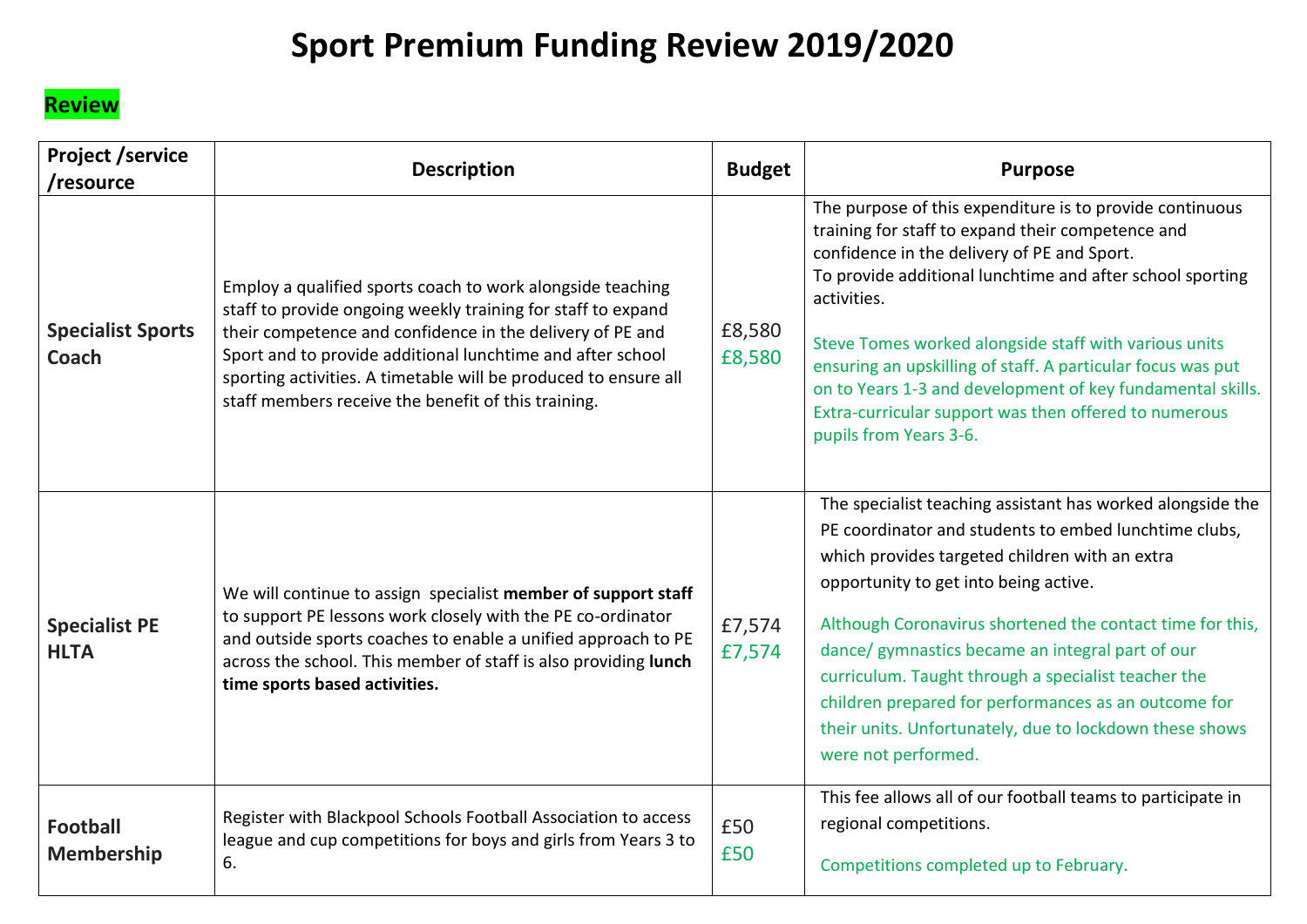| P.E. Passport                                                | A PE scheme of work and assessment tool.                                                                                                                                                                                | £700<br>£700     | To create a uniform approach to planning and assessment<br>for P.E.<br>This will be further developed over the coming months but<br>it is hoped that P.E. passport will provide the backbone to<br>P.E. within Anchorsholme Academy.<br>PE plans and assessment are becoming consolidated and<br>consistent throughout the school.                                                                                  |
|--------------------------------------------------------------|-------------------------------------------------------------------------------------------------------------------------------------------------------------------------------------------------------------------------|------------------|---------------------------------------------------------------------------------------------------------------------------------------------------------------------------------------------------------------------------------------------------------------------------------------------------------------------------------------------------------------------------------------------------------------------|
| Transport -<br><b>Buses and</b><br>coaches<br>+ reserve fund | Coaches to transport all of Year 4 to Fit to Go.<br>Travel hire 'emergency' fund.                                                                                                                                       | £2,335<br>£100   | To provide transport for all the Year 4 children to attend<br>the Fit2Go celebration event/competition.<br>As well as this, a reserve fund has been allocated for 'taxi'<br>hire. This will ensure on the occasional time the<br>minibuses are booked out, teams will not miss the<br>opportunity to participate.<br>Although some competitions were cancelled, this fund<br>was used to ensure wide participation. |
| <b>Reserves for P.E.</b><br><b>Equipment</b>                 | With new units being introduced and the desire for<br>Anchorsholme to be have the highest quality of P.E. lessons<br>possible, it is essential funds are available to ensure quick,<br>efficient ordering of equipment. | £1,000<br>£1,000 | To ensure the lack of equipment/ ability to replace equipment<br>does not affect the quality of P.E. lessons.<br>Regular audits and updating of equipment.                                                                                                                                                                                                                                                          |
| Intra-school<br>competitions                                 | Half-termly competitions which will be run with [house] teams<br>competing for a trophy which was purchased with this budget.                                                                                           | £1,500<br>£300   | A variety of football, tag-rugby, cross country and other<br>competitions to wider encourage participation of sports within<br>school, by ALL children.<br>Not all of this budget was used. Only the cost of wheelchair<br>basketball was incurred due to coronavirus cancelling other<br>events.                                                                                                                   |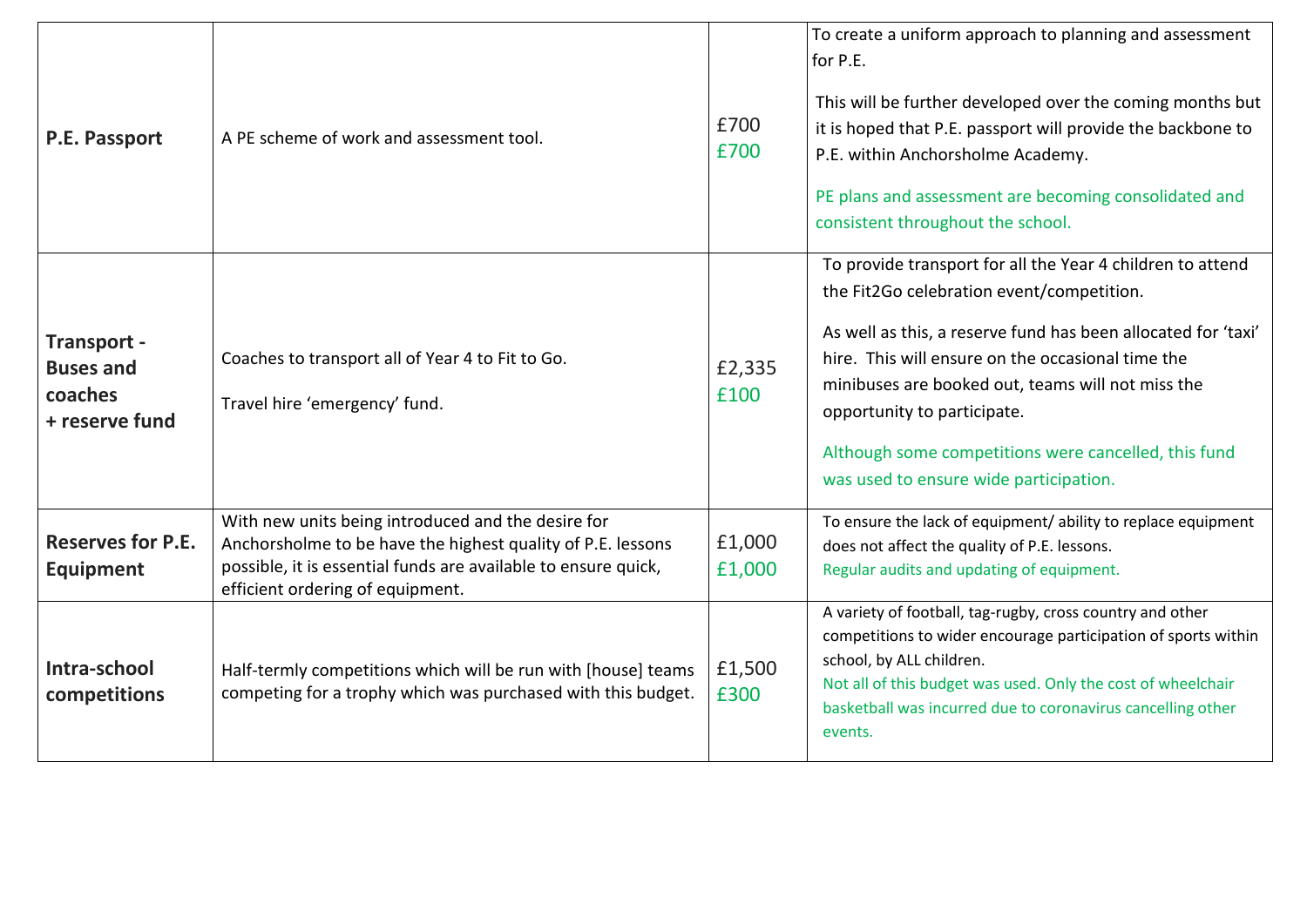| Extra-curricular<br>clubs              | After-school clubs will be targeted at either training teams for<br>upcoming competitions and/or increasing the interest and<br>awareness in elite competitions by introducing the sport<br>through extra-curricular clubs. | £600<br>£100       | Make children aware and excite by real-life events and<br>competitions which are being played in the 'elite' world by<br>offering the children a taste of what that sport is like.<br>Not all of this budget was used due to coronavirus cancelling<br>planned events.<br>Only tag rugby was completed. |
|----------------------------------------|-----------------------------------------------------------------------------------------------------------------------------------------------------------------------------------------------------------------------------|--------------------|---------------------------------------------------------------------------------------------------------------------------------------------------------------------------------------------------------------------------------------------------------------------------------------------------------|
| Yoga                                   | A YOGA coach will work with classes in Years 2 and 6 around<br>the times of exams.                                                                                                                                          | £200<br>£0         | This will lead to improved mental health and resilience<br>from the children.<br>Not completed due to coronavirus.                                                                                                                                                                                      |
| <b>Superstars Club</b>                 | A club which targets the greater depth children                                                                                                                                                                             | £300<br>£0         | Ensuring the talented children of Anchorsholme Academy<br>are given the ability to thrive and develop their skill/<br>talents.<br>Club did not take place as venues which were booked had<br>shut down.                                                                                                 |
| <b>FUNDA</b>                           | In the summer term we will have occasional inflatable days.                                                                                                                                                                 | £300<br>£0         | The inflatables will be placed around our existing running<br>track to encourage the children to be active. These<br>opportunities will be open to all pupils.<br>No used as summer fair cancelled.                                                                                                     |
| <b>Community</b><br>'Takeovers'        | Where parents and children are encouraged to visit places in<br>the local area which offer sports facilities.                                                                                                               | £400<br>£0         | This will not only make parents aware of sports facilities<br>to attend but will start to create a place for social<br>interaction between parents/ children, in a sporting<br>venue.<br>Not completed as venues were closed.                                                                           |
| <b>Clothing for staff</b>              | T-shirts will be produced for staff to wear. These will include<br>the school logo and therefore create a sense of identity for<br>staff members attending sports events.                                                   | £540<br>£540       | T-Shirts will be initially targeted at teachers; however, future<br>budgets will hope to filter these through the school.<br>Price TBC but process is on-going.                                                                                                                                         |
| <b>Total</b><br><b>Expenditure</b>     |                                                                                                                                                                                                                             | £23,879<br>£18,944 | Coronavirus altered expenditure.                                                                                                                                                                                                                                                                        |
| <b>Total Grant</b><br><b>Available</b> |                                                                                                                                                                                                                             | £22,060            |                                                                                                                                                                                                                                                                                                         |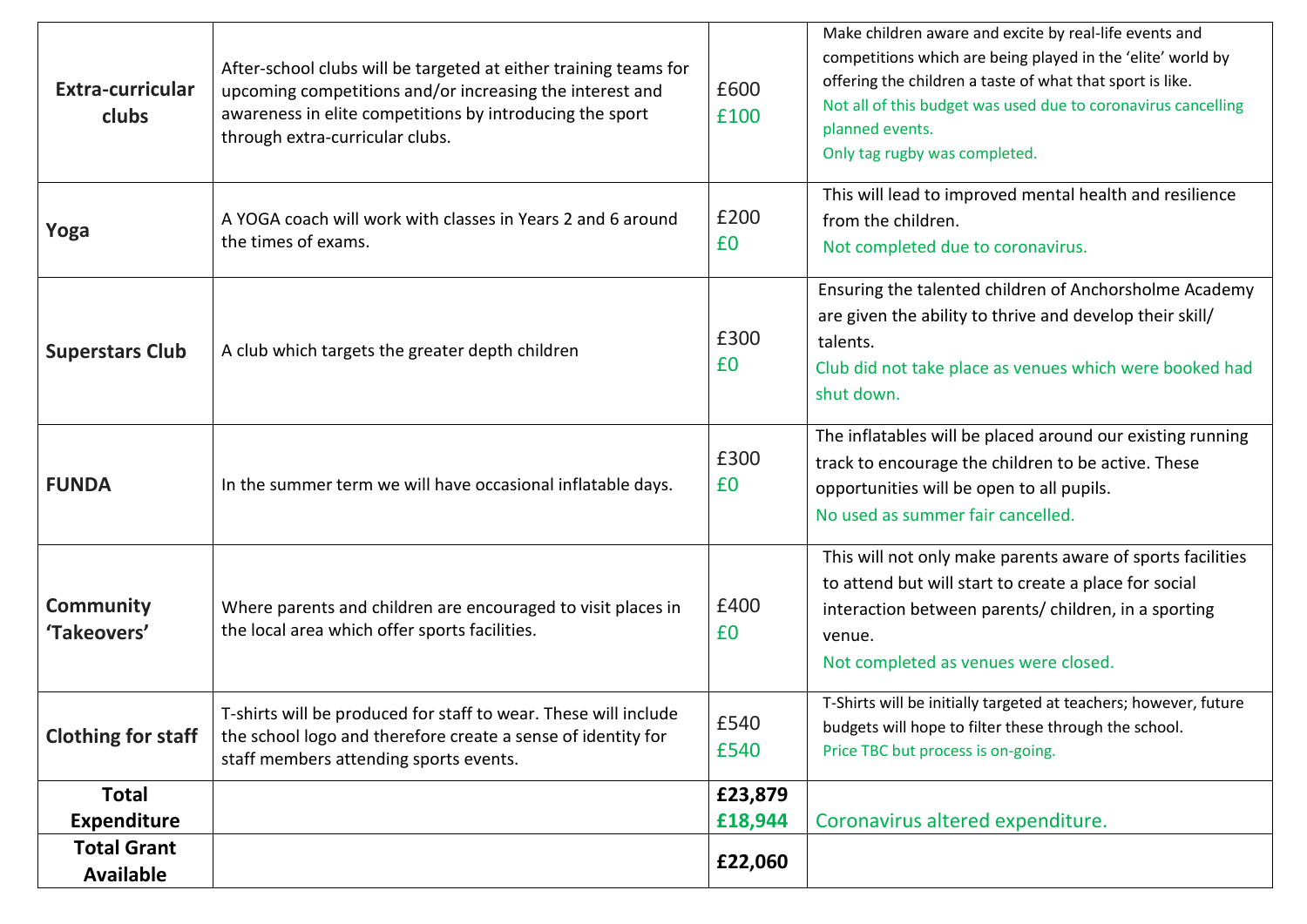# **Proposals 2020/2021** Sports premium allocation - £21,940

The sports premium this year has been created with a clear focus of ensuring all children in the school get an opportunity to participate in: high quality P.E. lessons, which are adequately assessed and intra-school competitions. Furthermore, the interest and love of sport from these events will be developed with our community 'takeovers' if possible given the current pandemic.

| <b>Project /service</b><br>/resource     | <b>Description</b>                                                                                                                                                                                                                                                                                                                                                                                                                                                                                                                          | <b>Budget</b>    | <b>Purpose</b>                                                                                                                                                                                                                                                                                                                                                                                                                     |
|------------------------------------------|---------------------------------------------------------------------------------------------------------------------------------------------------------------------------------------------------------------------------------------------------------------------------------------------------------------------------------------------------------------------------------------------------------------------------------------------------------------------------------------------------------------------------------------------|------------------|------------------------------------------------------------------------------------------------------------------------------------------------------------------------------------------------------------------------------------------------------------------------------------------------------------------------------------------------------------------------------------------------------------------------------------|
| <b>Specialist Sports</b><br><b>Coach</b> | Employ a qualified sports coach to work alongside teaching<br>staff. This is to provide ongoing weekly training for staff to<br>expand their competence and confidence in the delivery of PE<br>and Sport. Also, additional lunchtime and after-school sporting<br>activities will be conducted. A provisional timetable is below:<br>Autumn 1- Basketball (Yr 5 & 6)<br><b>Autumn 2- Dodgeball (Yr 2)</b><br><b>Spring 1- Curling (Yr 3)</b><br><b>Spring 2- Tag Rugby (Yr 1)</b><br>Summer 1- Tri Golf (Yr 5)<br>Summer 2- Cricket (Yr 6) | £8,580<br>£8,580 | The purpose of this expenditure is to continue our<br>training for staff to expand their competence and<br>confidence in the delivery of PE and Sport. A particular<br>focus of this will be the use of PE Passport for<br>assessment. The specialist coach will be a leader in this<br>assessment and will support staff in this process.<br>They will also provide additional lunchtime and after-<br>school sporting activities |
| <b>Football</b><br><b>Membership</b>     | Register with Blackpool Schools Football Association to access<br>league and cup competitions for boys and girls from Years 3 to<br>6.                                                                                                                                                                                                                                                                                                                                                                                                      | £50<br>£50       | This fee allows all of our football teams to participate in<br>regional competitions.                                                                                                                                                                                                                                                                                                                                              |
| <b>P.E. Passport</b>                     | A PE scheme of work and assessment tool.                                                                                                                                                                                                                                                                                                                                                                                                                                                                                                    | £700<br>£600     | To create a uniform approach to planning and<br>assessment for P.E.<br>This will be further developed over the coming months<br>but it is hoped that P.E. passport will provide the<br>backbone to P.E. within Anchorsholme Academy.                                                                                                                                                                                               |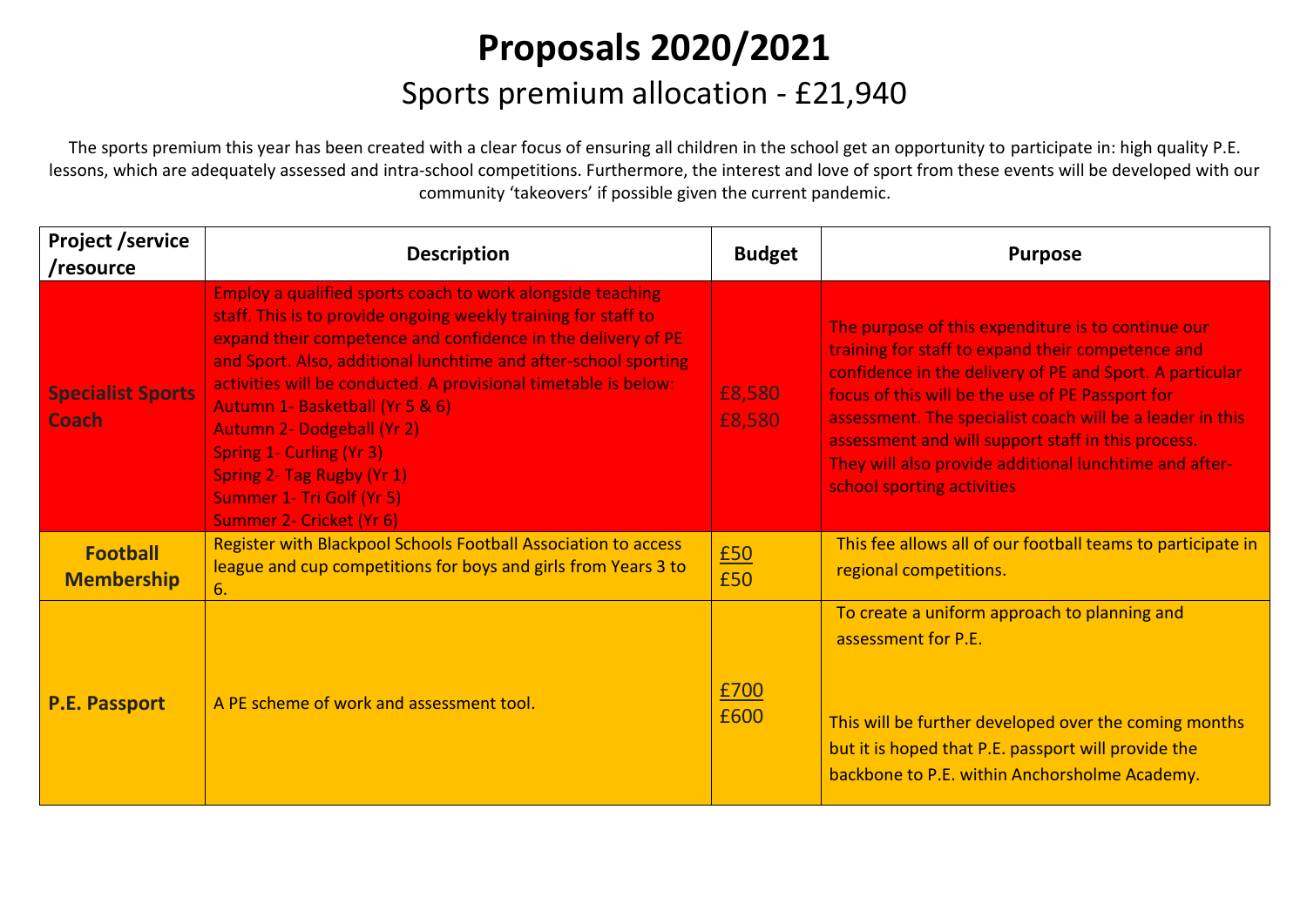| <b>Transport -</b><br><b>Buses and</b><br>coaches +<br>reserve fund | Coaches to transport all of Year 4 to Fit to Go.<br>Travel hire 'emergency' fund.                                                                                                                                                                                                                                                                                   | £2,335<br>$\underline{f0}$ | To provide transport for all the Year 4 children to<br>attend the Fit2Go celebration event/competition.<br>As well as this, a reserve fund has been allocated for<br>'taxi' hire. This will ensure on the occasional time the<br>minibuses are booked out, teams will not miss the<br>opportunity to participate. |
|---------------------------------------------------------------------|---------------------------------------------------------------------------------------------------------------------------------------------------------------------------------------------------------------------------------------------------------------------------------------------------------------------------------------------------------------------|----------------------------|-------------------------------------------------------------------------------------------------------------------------------------------------------------------------------------------------------------------------------------------------------------------------------------------------------------------|
| <b>Reserves for</b><br><b>P.E. Equipment</b>                        | With new units being introduced and the desire for<br>Anchorsholme to be have the highest quality of P.E. lessons<br>possible, it is essential funds are available to ensure quick,<br>efficient ordering of equipment.<br>Already £800 of this has been spent on hockey sticks, footballs and other<br>equipment to expand and update the resources within school. | £2,000<br>£2,000?          | To ensure the lack of equipment/ ability to replace<br>equipment does not affect the quality of P.E. lessons.                                                                                                                                                                                                     |
| Intra-school<br>competitions                                        | Half-termly competitions which will be run with [house-] teams<br>competing for a trophy which was purchased with this budget.<br><b>Provisional Plan:</b><br><b>Autumn 1: Running</b><br>Autumn 2: Archery<br>Spring 1: Wheelchair Basketball (£300)<br>Spring 2: Tag Rugby (£270)<br>Summer 1: Golf<br><b>Summer 2: Cricket</b>                                   | £1,500<br>£570             | A variety of football, tag-rugby, cross country and other<br>competitions to wider encourage participation of sports<br>within school, by ALL children.<br>The money will be used if necessary to train pupils<br>beforehand, purchase relevant equipment or hire companies<br>to organise the event.             |
| <b>Extra-curricular</b><br>clubs                                    | After-school clubs will be targeted at either training teams for<br>upcoming competitions and/or increasing the interest and<br>awareness in elite competitions by introducing the sport<br>through extra-curricular clubs.                                                                                                                                         | £600                       | Make children aware and excite by real-life events and<br>competitions which are being played in the 'elite' world by<br>offering the children a taste of what that sport is like.                                                                                                                                |
| <b>Swimming</b>                                                     | Transport to and from swimming for the year 5 children.                                                                                                                                                                                                                                                                                                             | £??                        | End of year outcomes:<br>61% swim 25m without buoyancy aids.<br>39% perform a range of recognised stokes.<br>13% perform a safe self rescue.                                                                                                                                                                      |